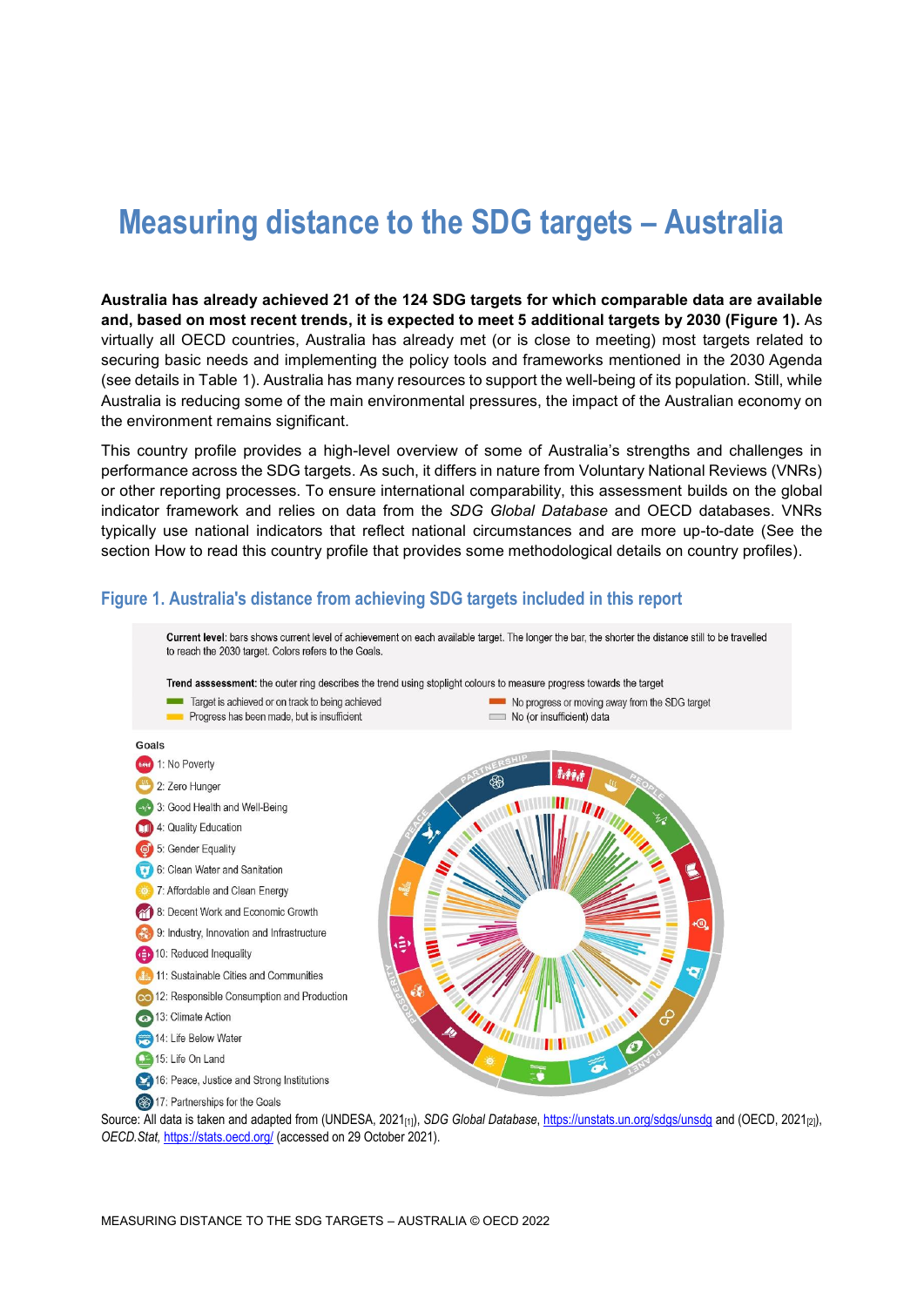# **Main strengths**

**Australia has many resources to support the well-being of its population.** Australia performs particularly well in terms of health status. The incidence of communicable diseases such as AIDS, Hepatitis B or Tuberculosis is low (Target 3.3) and mortality from non-communicable disease is below the OECD average (Target 3.4). These achievements partly reflect low prevalence of tobacco consumption (Target 3.a) and alcohol use (Target 3.5), a high immunisation rates (Target 3.b) but also broad health coverage – the proportion of households with large health expenditures is well below the OECD average (Target 3.8). On education, the picture is more nuanced. While on average students outcomes are slightly above the OECD average, this advantage has been eroded over the past decade. Yet, the proportion of teachers who received in-service training in the last 12 months is one of the highest of the OECD. Australia also shows good performance on adult's skills: the share of the population with adequate proficiency in functional skills is above the OECD average (Target 4.6) and the participation rate of adults in formal and non-formal education is in the top third of OECD countries (Target 4.3). On gender equality, Australia has a very strong legal framework when it comes to "violence against women" and "employment and economic benefits" (Targets 5.1 and 5.3). In addition, relatively to other OECD countries, few women report having experienced physical and/or sexual violence by a current or former partner (Target 5.2). Still, there is scope for improvement. Australia is around the OECD average on the "overarching legal frameworks and public life" and "marriage and family" dimensions of the legal framework, while it is lagging behind when it comes to sharing the burden of unpaid work between partners in the couple (Target 5.4).

**Australia has reduced some of the main environmental pressures.** However, agriculture's environmental impact remain significant on the quantity and quality of water resources (Goal 6) while the nutrient balance is relatively low (Target 2.4). On urban development, while Australia remains well above the OECD average in terms of built-up area per capita, it experienced one of the largest reductions over the past decades – almost -1% per year on average between 2000 and 2014 (Target 11.3). It also made significant progress towards Targets 11.6 and 12.5 on the environmental impact of cities. Mean population exposure to PM2.5 in metropolitan areas has declined below the OECD average and WHO recommendations. As a result, Australia reports well below average rates of mortality attributed to household and ambient air pollution (Target 3.9). On waste, all municipal solid waste is collected and almost half of them is composted or recycled (Target 11.6). Australia already meets international treaties on waste such as the Basel, Stockholm and Rotterdam conventions (Target 12.4). On biodiversity, as one of the most diverse countries in the world, Australia has already implemented legislation, regulations or administrative acts on preventing the introduction and management of invasive alien species (Target 15.8) and on combatting illegal, unreported and unregulated fishing (Target 14.6). Australia has also made progress in expanding protected areas, exceeding the international 2020 Aichi targets for terrestrial areas (Target 15.1) and marine protection (Target 14.5). However, gaps remain: around one-third of marine, terrestrial and mountains areas and two-third of freshwater areas that are key for biodiversity are not protected (Targets 14.5, 15.1 and 15.4).

## **Main challenges**

**Australia has significant scope for progress on achieving food security for all (Goal 2).** On the consumption side, while severe hunger (Target 2.1) has been eradicated (as in most OECD countries), malnutrition (Target 2.2) and food insecurity (Target 2.1) remain an issue, and the situation is unlikely to improve enough by 2030. Recent data suggest that one third of the adult population was obese in 2019 while more than in 12% faced food insecurity. Food waste per capita is also well above the OECD average (Target 12.3). On the production side, despite progress in some dimensions, the environmental performance of agriculture is still insufficient. Finally, Australia has the highest OECD score on food price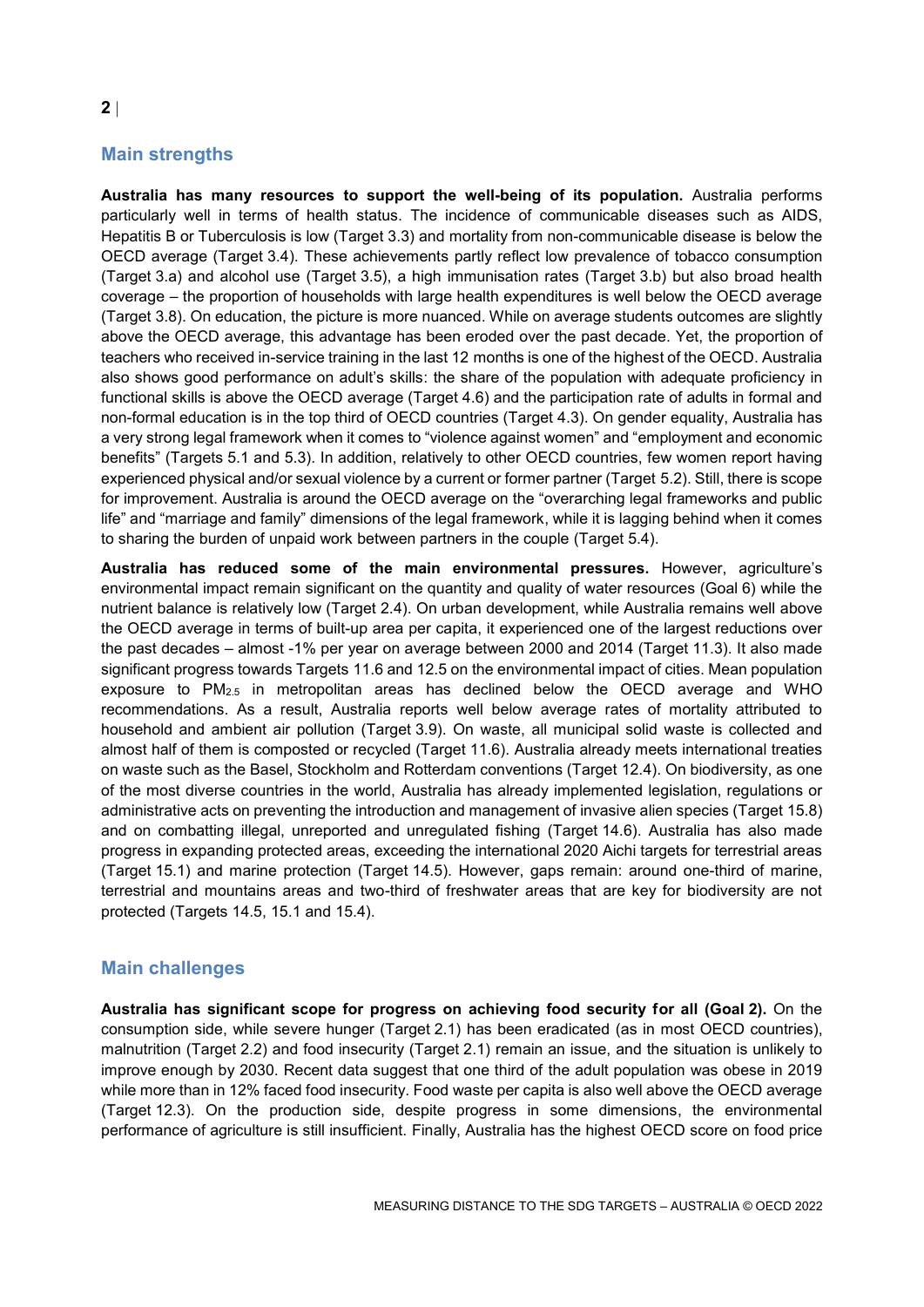anomalies (i.e. periods of abnormally high market prices) suggesting higher volatility in food commodity markets (Target 2.c), although remaining in the "normal range" defined by the FAO.

**The impact of the Australian economy on the environment remains significant.** Australia is among the top ten largest greenhouse gas emitters in the OECD. Over the past decade, it has managed to reduce many environmental pressures despite higher GDP but it remains one of the most resource- and carbonintensive OECD economies. Australia's carbon intensity in relation to GDP has fallen but remains around twice as high as the OECD average (Targets 13.2 and 9.4). Renewable energy production has increased in recent years, though its share in total primary energy supply remains below the OECD average (Target 7.2). Further, Australia is one of the most resource-intensive OECD countries due to its high extraction and use of metal ores and fossil energy materials (Target 12.2). On biodiversity, besides some improvements (see above) and despite gaps in knowledge, the overall status of biodiversity is poor and worsening (Targets 2.5 and 15.5). On adoption and implementation of national Disaster Risk Reduction (DRR) strategy, Australia provides a mixed picture: Australia has an above average score on adoption of DRR strategies in line with the Sendai Framework strategies but only a fifth of local governments have adopted and implemented local DRR strategies (Targets 1.5, 11.b and 13.1).

**Australia is also far from meeting a number of Targets within the Peace and Partnership categories.** While subjective measures of safety shows low incidence of physical violence, robbery and homicides, perception-based measures show that in 2020 around a third of the population reported not feeling safe when walking alone at night in the area where they live. Further, distances are also large, although smaller than the OECD average, when it comes to Targets 16.3 on rule of law (because of a high share of unsentenced detainees) and 16.7 on inclusive decision-making (with low score in the pilot index on diversity of the central government workforce). On Partnerships, Australia still has some way to travel to meet the Target 17.2 on ODA to developing and least developed countries (in 2020, the share of ODA in GNI was only a quarter of the 0.7% global target). In addition, there is scope for improvement when it comes to aligning ODA to partner countries' priorities and country-owned results frameworks (Target 17.15) as well as on the cost of sending remittances (Target 10.c).

#### **Statistical gaps**

**Like in many other OECD countries, data availability remains a challenge when measuring distances to targets** (see the Overview chapter for details). For Australia, available data on the level of the different indicators allow covering 124 of the 169 targets. As shown in [Figure](#page-3-1) 2 below, indicator coverage is uneven across the 17 goals. While seven goals (within the People and Prosperity categories have most of their targets covered (the indicator coverage exceeds 80%), coverage is much lower for Goal 14 on life below water and Goal 11 on cities, with only half of targets or fewer covered. Data gaps becomes starker when looking at indicators that allow measuring distances, i.e. excluding those providing contextual information. In this case, coverage exceeds 80% for only two goals (Goals 3 on health and 10 on inequalities). Moreover, for eight goals, mostly related to the Planet category (Goals 12, 13, 14 and 15) but also to education (Goal 4), gender equality (5), cities (11) and partnerships (17), data are lacking to monitor progress over time for more than two in three targets.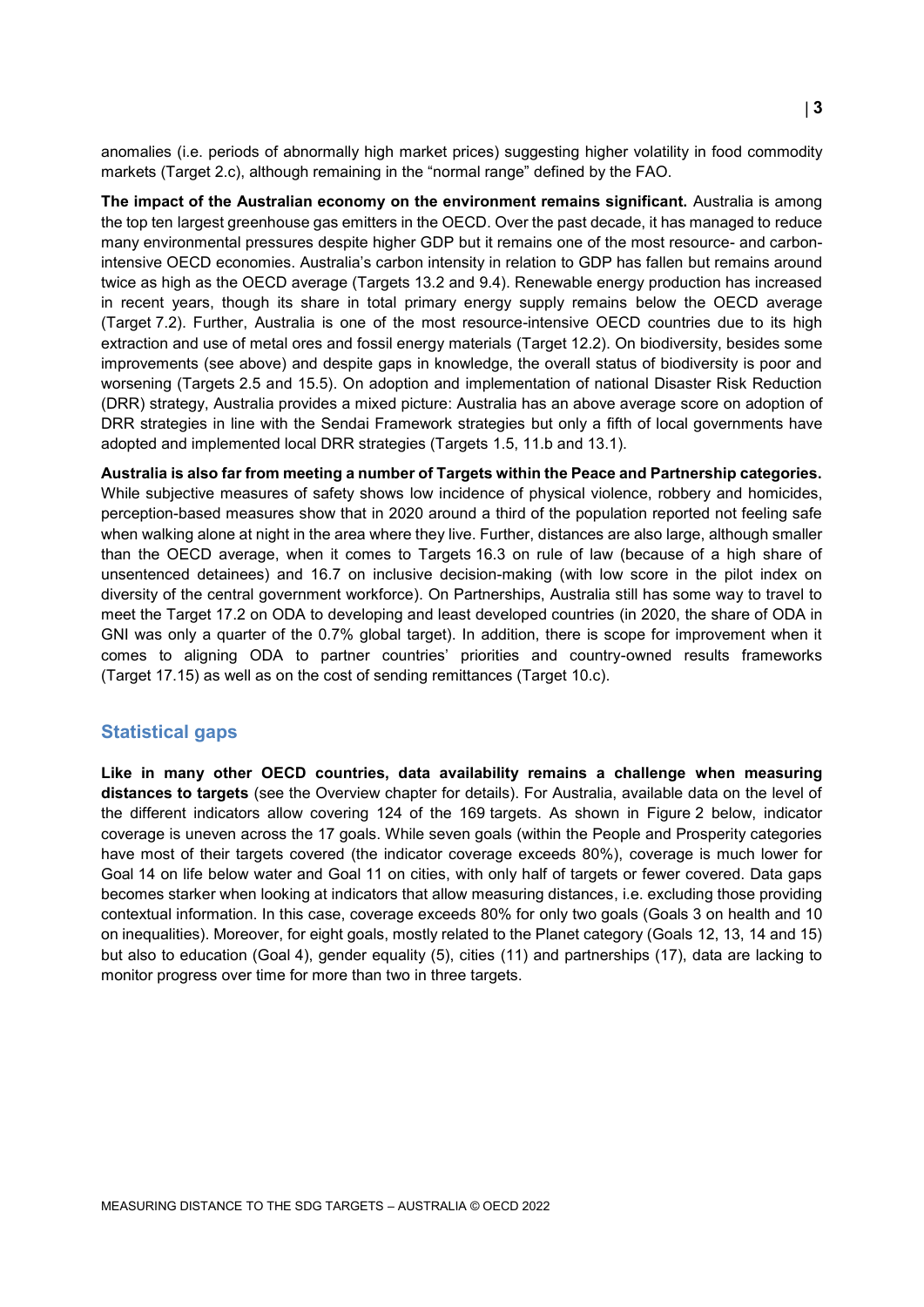

### <span id="page-3-1"></span>**Figure 2. Australia's share of the 2030 Agenda's targets covered by at least one indicator, by goal**

Note: The figure represents Australia's share of targets covered by at least one indicator for each SDG. Numbers from 1 to 17 stand for the goals: 1 No poverty, 2 Zero hunger, 3 Good health and well-being, 4 Quality education, 5 Gender equality, 6 Clean water and sanitation, 7 Affordable and clean energy, 8 Decent work and economic growth, 9 Industry, innovation and infrastructure, 10 Reduced inequalities, 11 Sustainable cities and communities, 12 Responsible consumption and production, 13 Climate action, 14 Life below water, 15 Life on land, 16 Peace, justice and strong institutions and 17 Partnerships for the goals. These goals are grouped under five broad themes (the "5Ps"): People, Planet, Prosperity, Peace and Partnership. Beyond data availability, other statistical gaps such as timeliness or granularity also need to be considered. For instance, given the lag in available data, the effects of the pandemic on current distance and trajectories may not be reflected in the estimates.

Source: All data is taken and adapted from (UNDESA, 2021<sub>[1]</sub>), *SDG Global Database*[, https://unstats.un.org/sdgs/unsdg](https://unstats.un.org/sdgs/unsdg) and (OECD, 2021<sub>[2]</sub>), *OECD.Stat,* <https://stats.oecd.org/> (accessed on 29 October 2021).

## **Detailed information**

While some SDG Targets are, on average, close to being met, performance is very uneven across the 17 Goals of the 2030 Agenda for Sustainable Development. [Table](#page-3-0) 1 presents an overview of Australia's progress towards targets based on available data for each of the 17 Goals. It shows that distances to Targets and trends over time differ significantly even when considering a specific goal.

| Goal           | Target | Short Label                   | Distance to   | <b>Trend Assessment</b>                             | OECD            | <b>OECD Trend</b>                                   |
|----------------|--------|-------------------------------|---------------|-----------------------------------------------------|-----------------|-----------------------------------------------------|
|                |        |                               | Target (s.u.) |                                                     | Average         | Assessment                                          |
|                |        |                               |               |                                                     | distance (s.u.) |                                                     |
|                | 1.1    | Extreme poverty               | 0.00          | Target is achieved or on<br>track to being achieved | 0.00            | Target is achieved or on<br>track to being achieved |
|                | 1.2    | Poverty in all its dimensions | 1.66          | No progress or moving<br>away from the SDG target   | 1.41            | No progress or moving<br>away from the SDG target   |
|                | 1.3    | Social protection coverage    | 0.58          | No progress or moving<br>away from the SDG target   | 0.80            | No progress or moving<br>away from the SDG target   |
|                | 1.4    | Access to basic services      | 0.00          | Target is achieved or on<br>track to being achieved | 0.00            | Target is achieved or on<br>track to being achieved |
|                | 1.5    | Resilience to shocks          | 0.91          | n.a.                                                | 1.00            | n.a.                                                |
| 2              | 2.1    | Hunger                        | 0.60          | No progress or moving<br>away from the SDG target   | 0.28            | No progress or moving<br>away from the SDG target   |
| $\overline{2}$ | 2.2    | Malnutrition                  | 2.39          | No progress or moving                               | 2.46            | No progress or moving                               |

#### <span id="page-3-0"></span>**Table 1. Australia distances to targets and recent trends**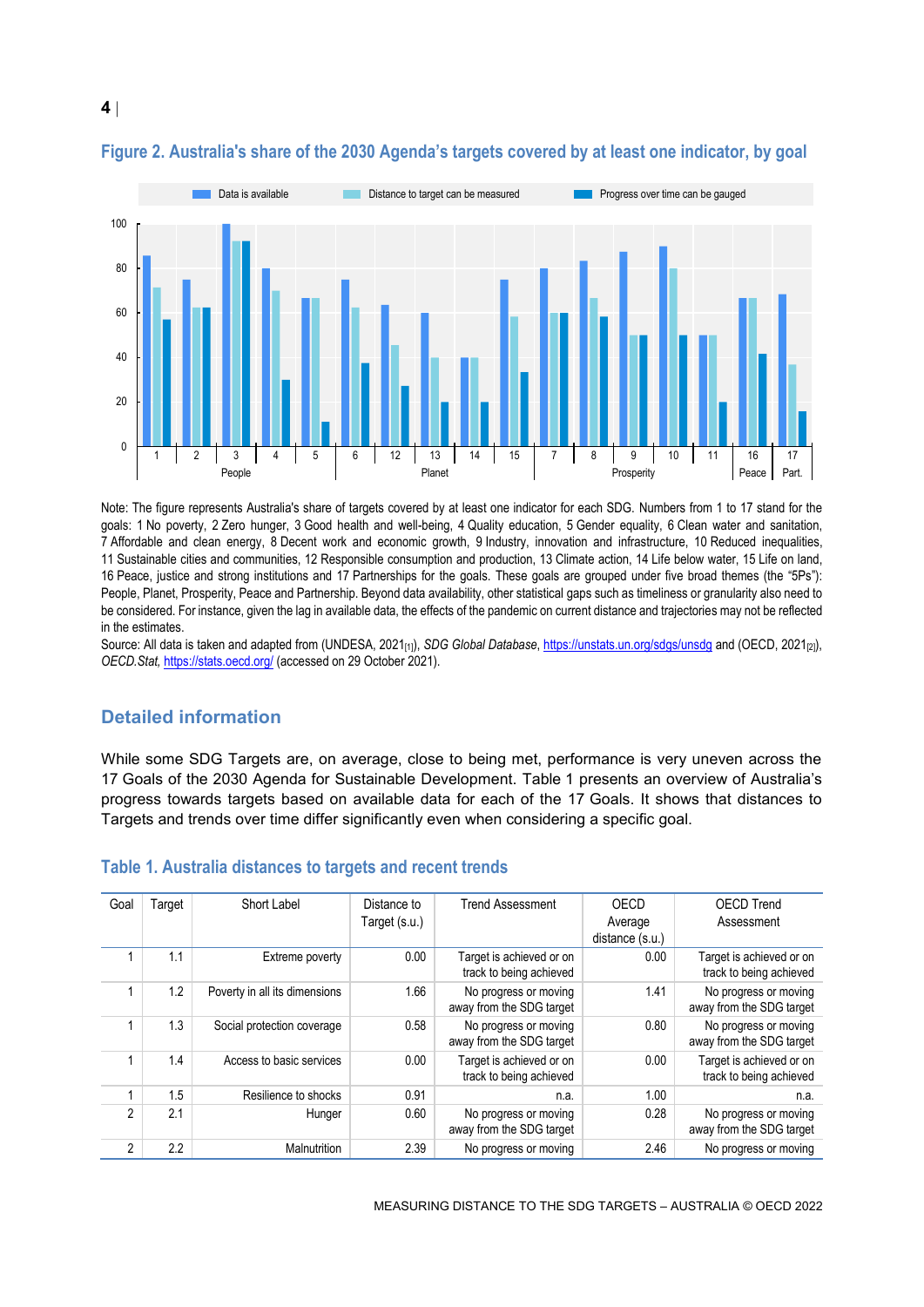| Goal           | Target | Short Label                           | Distance to   | <b>Trend Assessment</b>                                              | OECD            | <b>OECD Trend</b>                                                    |
|----------------|--------|---------------------------------------|---------------|----------------------------------------------------------------------|-----------------|----------------------------------------------------------------------|
|                |        |                                       | Target (s.u.) |                                                                      | Average         | Assessment                                                           |
|                |        |                                       |               | away from the SDG target                                             | distance (s.u.) | away from the SDG target                                             |
| $\overline{2}$ | 2.4    | Sustainable production                | 0.41          | No progress or moving                                                | 1.34            | No progress or moving                                                |
|                |        |                                       |               | away from the SDG target                                             |                 | away from the SDG target                                             |
| $\overline{2}$ | 2.5    | Diversity of seeds and<br>livestocks* | 4.74          | No progress or moving<br>away from the SDG target                    | 3.59            | No progress or moving<br>away from the SDG target                    |
| $\overline{2}$ | 2.c    | Food prices anomalies                 | 1.13          | Target is achieved or on<br>track to being achieved                  | 0.00            | Target is achieved or on<br>track to being achieved                  |
| 3              | 3.1    | Maternal mortality                    | 0.00          | Target is achieved or on<br>track to being achieved                  | 0.00            | Target is achieved or on<br>track to being achieved                  |
| 3              | 3.2    | Death of newborns and<br>children     | 0.00          | Target is achieved or on<br>track to being achieved                  | 0.00            | Target is achieved or on<br>track to being achieved                  |
| 3              | 3.3    | Communicable diseases                 | 0.12          | Progress has been made,<br>but is insufficient to meet<br>the target | 0.56            | Progress has been made,<br>but is insufficient to meet<br>the target |
| 3              | 3.4    | Premature mortality                   | 0.94          | No progress or moving<br>away from the SDG target                    | 1.26            | Progress has been made,<br>but is insufficient to meet<br>the target |
| 3              | 3.5    | Prevention of Substance<br>abuse      | 0.30          | Progress has been made,<br>but is insufficient to meet<br>the target | 0.63            | Progress has been made,<br>but is insufficient to meet<br>the target |
| 3              | 3.6    | Road traffic accidents*               | 0.59          | Progress has been made,<br>but is insufficient to meet<br>the target | 0.78            | Progress has been made,<br>but is insufficient to meet<br>the target |
| 3              | 3.7    | Access to sexual health-care          | 0.35          | Progress has been made,<br>but is insufficient to meet<br>the target | 0.58            | Progress has been made,<br>but is insufficient to meet<br>the target |
| 3              | 3.8    | Health coverage                       | 0.95          | Progress has been made,<br>but is insufficient to meet<br>the target | 1.79            | Progress has been made,<br>but is insufficient to meet<br>the target |
| 3              | 3.9    | Deaths and illness from<br>pollution  | 0.29          | No progress or moving<br>away from the SDG target                    | 0.55            | No progress or moving<br>away from the SDG target                    |
| 3              | 3.a    | Tobacco consumption                   | 1.62          | Progress has been made,<br>but is insufficient to meet<br>the target | 2.65            | Progress has been made,<br>but is insufficient to meet<br>the target |
| 3              | 3.b    | Vaccination                           | 0.11          | Target is achieved or on<br>track to being achieved                  | 0.37            | Target is achieved or on<br>track to being achieved                  |
| 3              | 3.d    | Health emergency<br>preparedness      | 0.82          | Target is achieved or on<br>track to being achieved                  | 1.19            | Target is achieved or on<br>track to being achieved                  |
| 4              | 4.1    | Primary and secondary<br>education    | 1.16          | No progress or moving<br>away from the SDG target                    | 1.17            | No progress or moving<br>away from the SDG target                    |
| 4              | 4.2    | Pre-primary education                 | 1.67          | Progress has been made,<br>but is insufficient to meet<br>the target | 0.24            | Target is achieved or on<br>track to being achieved                  |
| 4              | 4.3    | Lifelong learning                     | 0.69          | n.a.                                                                 | 1.25            | No progress or moving<br>away from the SDG target                    |
| 4              | 4.5    | Disparities in education              | 1.11          | No progress or moving<br>away from the SDG target                    | 1.49            | No progress or moving<br>away from the SDG target                    |
| 4              | 4.6    | Adults' literacy and numeracy         | 1.23          | n.a.                                                                 | 1.57            | n.a.                                                                 |
| 4              | 4.a    | <b>Education facilities</b>           | 0.00          | n.a.                                                                 | 0.05            | n.a.                                                                 |
| 4              | 4.c    | Qualification of teachers             | 0.00          | n.a.                                                                 | 0.60            | n.a.                                                                 |
| 5              | 5.1    | Discrimination against<br>women       | 0.82          | n.a.                                                                 | 1.32            | n.a.                                                                 |
| 5              | 5.2    | Violence against women                | 0.00          | n.a.                                                                 | 0.89            | n.a.                                                                 |
| 5              | 5.3    | Harmful practices                     | 0.00          | n.a.                                                                 | 1.37            | n.a.                                                                 |
| 5              | 5.4    | Unpaid care and domestic<br>work      | 2.19          | n.a.                                                                 | 1.79            | n.a.                                                                 |

MEASURING DISTANCE TO THE SDG TARGETS – AUSTRALIA © OECD 2022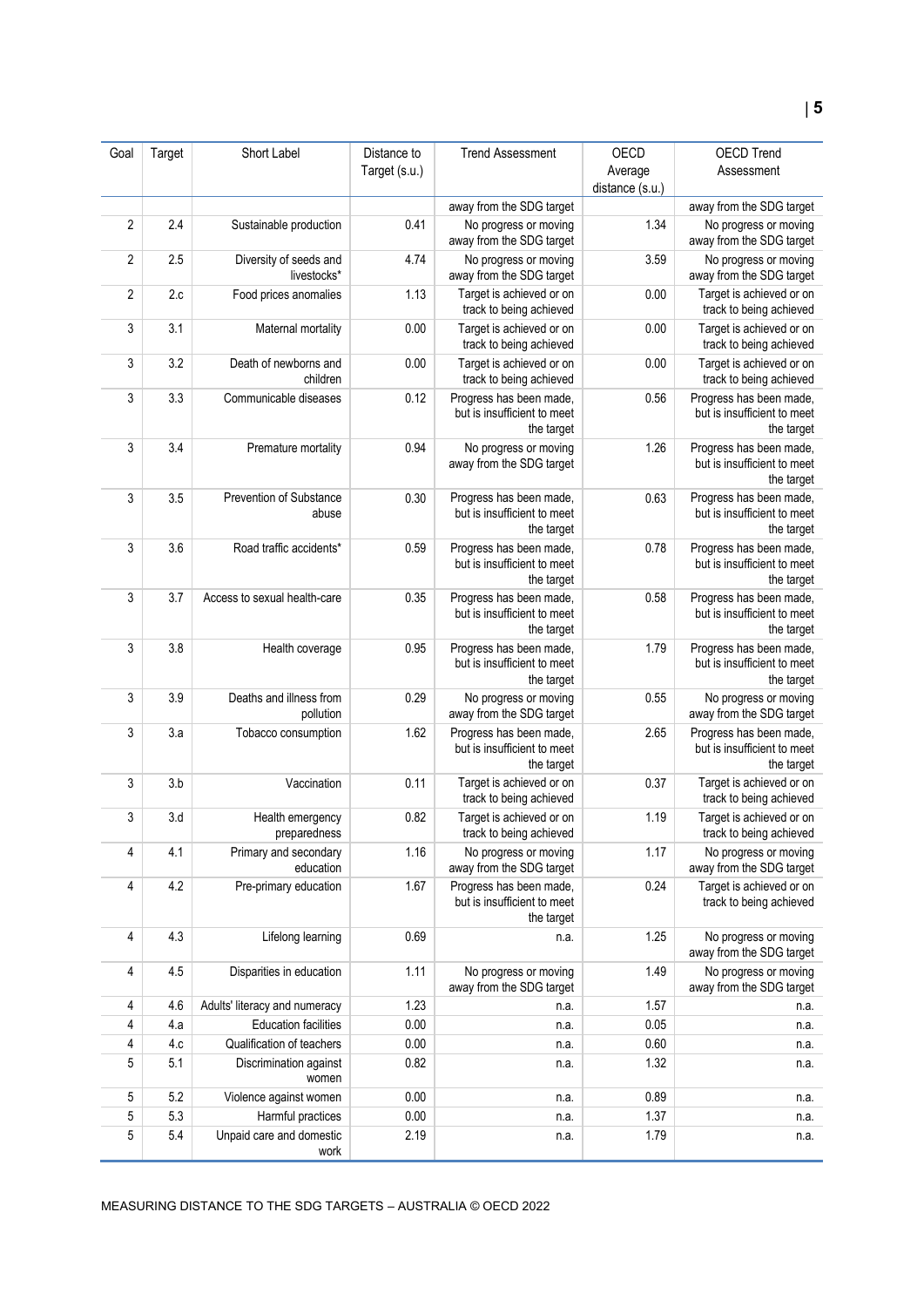| Goal           | Target | Short Label                      | Distance to   | <b>Trend Assessment</b>                                              | OECD            | <b>OECD Trend</b>                                                    |
|----------------|--------|----------------------------------|---------------|----------------------------------------------------------------------|-----------------|----------------------------------------------------------------------|
|                |        |                                  | Target (s.u.) |                                                                      | Average         | Assessment                                                           |
|                |        |                                  |               |                                                                      | distance (s.u.) |                                                                      |
| 5              | 5.5    | Women's participation            | 1.46          | Progress has been made,<br>but is insufficient to meet<br>the target | 1.89            | Progress has been made,<br>but is insufficient to meet<br>the target |
| 5              | 5.b    | Women's empowerment              | 0.38          | n.a.                                                                 | 0.53            | Target is achieved or on<br>track to being achieved                  |
| 6              | 6.2    | Waste water treatment            | 0.62          | Progress has been made,<br>but is insufficient to meet<br>the target | 0.35            | Progress has been made,<br>but is insufficient to meet<br>the target |
| 6              | 6.3    | Water quality                    | 0.46          | Target is achieved or on<br>track to being achieved                  | 0.68            | Target is achieved or on<br>track to being achieved                  |
| 6              | 6.4    | Water-use efficiency             | 0.42          | No progress or moving<br>away from the SDG target                    | 0.54            | Progress has been made,<br>but is insufficient to meet<br>the target |
| 6              | 6.5    | Water resources<br>management    | 0.68          | n.a.                                                                 | 0.98            | n.a.                                                                 |
| 6              | 6.6    | Water-related ecosystems*        | 2.10          | n.a.                                                                 | 2.18            | n.a.                                                                 |
| $\overline{7}$ | 7.1    | Access to energy                 | 0.00          | Target is achieved or on<br>track to being achieved                  | 0.00            | Target is achieved or on<br>track to being achieved                  |
| $\overline{7}$ | 7.2    | Clean energy                     | 1.48          | Progress has been made,<br>but is insufficient to meet<br>the target | 0.62            | Progress has been made,<br>but is insufficient to meet<br>the target |
| 7              | 7.3    | Energy efficiency                | 1.31          | Progress has been made,<br>but is insufficient to meet<br>the target | 0.98            | Progress has been made,<br>but is insufficient to meet<br>the target |
| 8              | 8.1    | GDP growth                       | 2.12          | No progress or moving<br>away from the SDG target                    | 1.89            | No progress or moving<br>away from the SDG target                    |
| 8              | 8.2    | Productivity                     | 2.28          | No progress or moving<br>away from the SDG target                    | 1.77            | No progress or moving<br>away from the SDG target                    |
| 8              | 8.4    | Material footprint               | 1.27          | Progress has been made,<br>but is insufficient to meet<br>the target | 0.82            | Progress has been made,<br>but is insufficient to meet<br>the target |
| 8              | 8.5    | Employment                       | 0.64          | No progress or moving<br>away from the SDG target                    | 0.97            | No progress or moving<br>away from the SDG target                    |
| 8              | 8.6    | <b>NEET</b>                      | 1.60          | No progress or moving<br>away from the SDG target                    | 1.69            | No progress or moving<br>away from the SDG target                    |
| 8              | 8.8    | Labour rights                    | 1.04          | Progress has been made,<br>but is insufficient to meet<br>the target | 0.80            | Progress has been made,<br>but is insufficient to meet<br>the target |
| 8              | 8.10   | <b>Financial institutions</b>    | 0.00          | Target is achieved or on<br>track to being achieved                  | 0.45            | Target is achieved or on<br>track to being achieved                  |
| 8              | 8.b    | Strategy for youth<br>employment | 0.00          | n.a.                                                                 | 0.45            | n.a.                                                                 |
| 9              | 9.2    | Sustainable industry             | 1.93          | No progress or moving<br>away from the SDG target                    | 0.95            | No progress or moving<br>away from the SDG target                    |
| 9              | 9.4    | Environmental impact             | 2.89          | Progress has been made,<br>but is insufficient to meet<br>the target | 0.87            | Progress has been made,<br>but is insufficient to meet<br>the target |
| 9              | 9.5    | Research and development         | 1.09          | Progress has been made,<br>but is insufficient to meet<br>the target | 1.06            | Progress has been made,<br>but is insufficient to meet<br>the target |
| 9              | 9.c    | ICT                              | 0.28          | Progress has been made,<br>but is insufficient to meet<br>the target | 0.36            | Progress has been made,<br>but is insufficient to meet<br>the target |
| 10             | 10.1   | Income distribution              | 1.43          | n.a.                                                                 | 1.23            | No progress or moving<br>away from the SDG target                    |
| 10             | 10.2   | Social inclusion                 | 1.39          | No progress or moving<br>away from the SDG target                    | 1.54            | No progress or moving<br>away from the SDG target                    |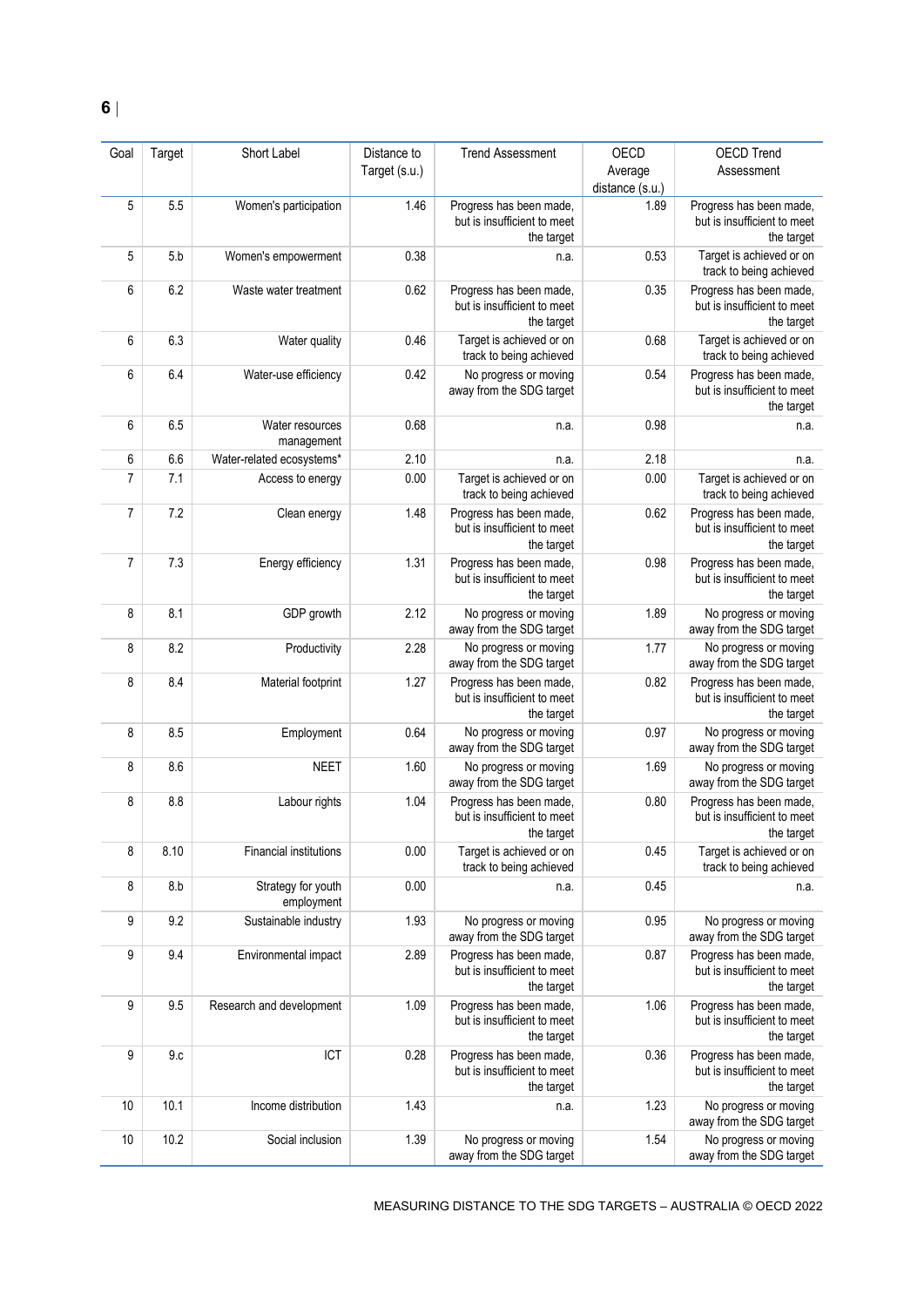| Goal | Target | Short Label                           | Distance to   | <b>Trend Assessment</b>                                              | OECD            | <b>OECD Trend</b>                                                    |
|------|--------|---------------------------------------|---------------|----------------------------------------------------------------------|-----------------|----------------------------------------------------------------------|
|      |        |                                       | Target (s.u.) |                                                                      | Average         | Assessment                                                           |
|      |        |                                       |               |                                                                      | distance (s.u.) |                                                                      |
| 10   | 10.3   | Inequalities of outcome               | 0.52          | No progress or moving<br>away from the SDG target                    | 1.27            | Progress has been made,<br>but is insufficient to meet<br>the target |
| 10   | 10.4   | Redistribution                        | 0.94          | No progress or moving<br>away from the SDG target                    | 1.12            | No progress or moving<br>away from the SDG target                    |
| 10   | 10.5   | Financial markets                     | 1.09          | No progress or moving<br>away from the SDG target                    | 0.90            | No progress or moving<br>away from the SDG target                    |
| 10   | 10.7   | Migration                             | 1.76          | n.a.                                                                 | 0.69            | n.a.                                                                 |
| 10   | 10.a   | Tariff-lines                          | 1.48          | Progress has been made,<br>but is insufficient to meet<br>the target | 0.93            | Progress has been made,<br>but is insufficient to meet<br>the target |
| 10   | 10.c   | Remittances                           | 2.11          | n.a.                                                                 | 2.21            | n.a.                                                                 |
| 11   | 11.3   | Urbanization                          | 0.00          | n.a.                                                                 | 1.19            | Progress has been made,<br>but is insufficient to meet<br>the target |
| 11   | 11.5   | Impact of disasters                   | 0.09          | n.a.                                                                 | 1.19            | n.a.                                                                 |
| 11   | 11.6   | Environmental impact of<br>cities     | 0.08          | Target is achieved or on<br>track to being achieved                  | 0.49            | Progress has been made,<br>but is insufficient to meet<br>the target |
| 11   | 11.a   | Urban policies                        | 0.00          | n.a.                                                                 | 0.23            | n.a.                                                                 |
| 11   | 11.b   | <b>Disaster Risk Reduction</b>        | 1.72          | n.a.                                                                 | 0.81            | n.a.                                                                 |
| 12   | 12.2   | Efficient use of natural<br>resources | 2.04          | Progress has been made,<br>but is insufficient to meet<br>the target | 0.87            | Progress has been made,<br>but is insufficient to meet<br>the target |
| 12   | 12.3   | Food waste                            | 1.56          | n.a.                                                                 | 1.36            | n.a.                                                                 |
| 12   | 12.4   | Chemical and hazardous<br>waste*      | 0.04          | n.a.                                                                 | 1.02            | n.a.                                                                 |
| 12   | 12.5   | Waste generation                      | 0.33          | Target is achieved or on<br>track to being achieved                  | 0.66            | Progress has been made,<br>but is insufficient to meet<br>the target |
| 12   | 12.b   | Tourism sustainability                | 0.45          | No progress or moving<br>away from the SDG target                    | 1.87            | No progress or moving<br>away from the SDG target                    |
| 13   | 13.1   | Resilience to climate events          | 1.17          | n.a.                                                                 | 0.73            | n.a.                                                                 |
| 13   | 13.2   | Greenhouse gas emissions              | 3.51          | Progress has been made,<br>but is insufficient to meet<br>the target | 1.15            | Progress has been made,<br>but is insufficient to meet<br>the target |
| 14   | 14.1   | Marine pollution**                    | 1.52          | Progress has been made.<br>but is insufficient to meet<br>the target | 1.84            | Progress has been made<br>but is insufficient to meet<br>the target  |
| 14   | 14.4   | Overfishing and IUU fishing*          | 1.79          | n.a.                                                                 | 1.78            | n.a.                                                                 |
| 14   | 14.5   | Protected marine areas*               | 0.37          | Progress has been made,<br>but is insufficient to meet<br>the target | 0.38            | Progress has been made,<br>but is insufficient to meet<br>the target |
| 14   | 14.6   | Harmful subsidies to<br>fisheries*    | 0.00          | n.a.                                                                 | 0.36            | n.a.                                                                 |
| 15   | 15.1   | Ecosystem protection*                 | 1.18          | Progress has been made,<br>but is insufficient to meet<br>the target | 0.74            | Progress has been made,<br>but is insufficient to meet<br>the target |
| 15   | 15.2   | Sustainable use of forest*            | 1.24          | No progress or moving<br>away from the SDG target                    | 0.60            | Target is achieved or on<br>track to being achieved                  |
| 15   | 15.4   | Mountain ecosystems                   | 0.94          | Progress has been made,<br>but is insufficient to meet<br>the target | 0.73            | Progress has been made,<br>but is insufficient to meet<br>the target |
| 15   | 15.5   | Threatened species*                   | 1.90          | No progress or moving<br>away from the SDG target                    | 1.20            | No progress or moving<br>away from the SDG target                    |
| 15   | 15.6   | Benefits from genetic                 | 1.02          | n.a.                                                                 | 0.78            | n.a.                                                                 |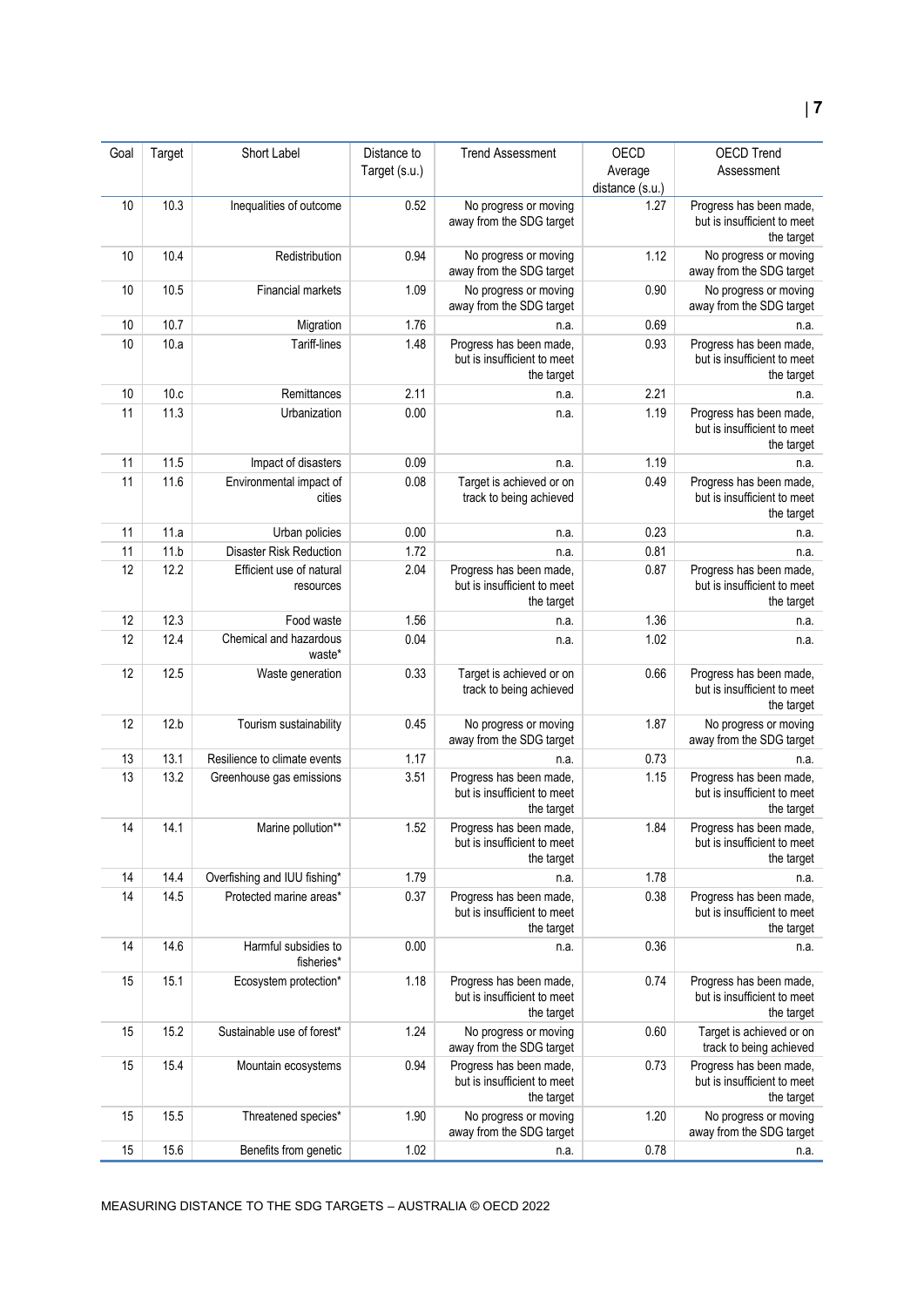| Goal | Target | Short Label                                                             | Distance to<br>Target (s.u.) | <b>Trend Assessment</b>                                              | <b>OECD</b><br>Average | <b>OECD Trend</b><br>Assessment                                      |
|------|--------|-------------------------------------------------------------------------|------------------------------|----------------------------------------------------------------------|------------------------|----------------------------------------------------------------------|
|      |        | resources                                                               |                              |                                                                      | distance (s.u.)        |                                                                      |
| 15   | 15.8   | Invasive alien species*                                                 | 0.00                         | n.a.                                                                 | 0.30                   | n.a.                                                                 |
| 15   | 15.9   | National and local planning*                                            | 1.27                         | n.a.                                                                 | 0.54                   | n.a.                                                                 |
| 16   | 16.1   | Violence and related deaths                                             | 0.50                         | No progress or moving                                                | 0.66                   | Progress has been made,                                              |
|      |        |                                                                         |                              | away from the SDG target                                             |                        | but is insufficient to meet<br>the target                            |
| 16   | 16.2   | Violence against children                                               | 0.01                         | No progress or moving<br>away from the SDG target                    | 0.65                   | No progress or moving<br>away from the SDG target                    |
| 16   | 16.3   | Rule of law                                                             | 2.13                         | No progress or moving<br>away from the SDG target                    | 2.33                   | No progress or moving<br>away from the SDG target                    |
| 16   | 16.6   | Accountable institutions                                                | 2.03                         | No progress or moving<br>away from the SDG target                    | 2.26                   | Progress has been made,<br>but is insufficient to meet<br>the target |
| 16   | 16.7   | Inclusive decision-making                                               | 1.59                         | n.a.                                                                 | 1.85                   | n.a.                                                                 |
| 16   | 16.9   | Legal identity for all                                                  | 0.00                         | n.a.                                                                 | 0.00                   | n.a.                                                                 |
| 16   | 16.10  | Access to information                                                   | 0.00                         | n.a.                                                                 | 0.00                   | n.a.                                                                 |
| 16   | 16.a   | National institutions                                                   | 0.00                         | Target is achieved or on<br>track to being achieved                  | 0.54                   | Target is achieved or on<br>track to being achieved                  |
| 17   | 17.2   | Official Development<br>Assistance                                      | 1.53                         | No progress or moving<br>away from the SDG target                    | 0.94                   | Progress has been made,<br>but is insufficient to meet<br>the target |
| 17   | 17.10  | Multilateral trading system                                             | 0.37                         | Progress has been made,<br>but is insufficient to meet<br>the target | 0.45                   | Target is achieved or on<br>track to being achieved                  |
| 17   | 17.12  | Market access for least<br>developed countries                          | 1.51                         | No progress or moving<br>away from the SDG target                    | 0.72                   | No progress or moving<br>away from the SDG target                    |
| 17   | 17.15  | National leadership to<br>implement policies for<br>poverty eradication | 2.42                         | n.a.                                                                 | 2.32                   | n.a.                                                                 |
| 17   | 17.16  | Global Partnership for<br>Sustainable Development                       | 0.00                         | n.a.                                                                 | 0.89                   | n.a.                                                                 |
| 17   | 17.18  | Statistical capacity                                                    | 0.00                         | n.a.                                                                 | 0.09                   | n.a.                                                                 |
| 17   | 17.19  | Statistical capacity-building                                           | 0.00                         | n.a.                                                                 | 0.11                   | n.a.                                                                 |

Note: \* refers to targets with a 2020 deadline. \*\* refers to targets with a 2025 deadline. The OECD average is measured as the simple average across OECD countries with available data.

<span id="page-7-0"></span>Source: All data is taken and adapted from (UNDESA, 2021<sub>[1]</sub>), *SDG Global Database*[, https://unstats.un.org/sdgs/unsdg](https://unstats.un.org/sdgs/unsdg) and (OECD, 2021<sub>[2]</sub>), *OECD.Stat,* <https://stats.oecd.org/> (accessed on 29 October 2021).

# **How to read this country profile**

The OECD report *The Short and Winding Road to 2030: Measuring Distance to the SDG Targets* evaluates the distance that OECD countries need to travel to meet SDG targets for which data are currently available. It also looks at whether countries have been moving towards or away from these targets, and how likely they are to meet their commitments by 2030, based on an analysis of recent trends and the observed volatility in the different indicators.

As most authors and international organisations, this report adopts a rather simple geometric growth model for assessing the direction and pace of recent changes in the context of the SDGs. Yet, instead of making direct estimates of the value of the indicator by 2030, it models the likelihood of achieving a specific level using Monte Carlo simulations.

While the report provides an overview of where OECD countries, taken as a whole, currently stand, country profiles provide details of the performance and data availability of individual OECD countries.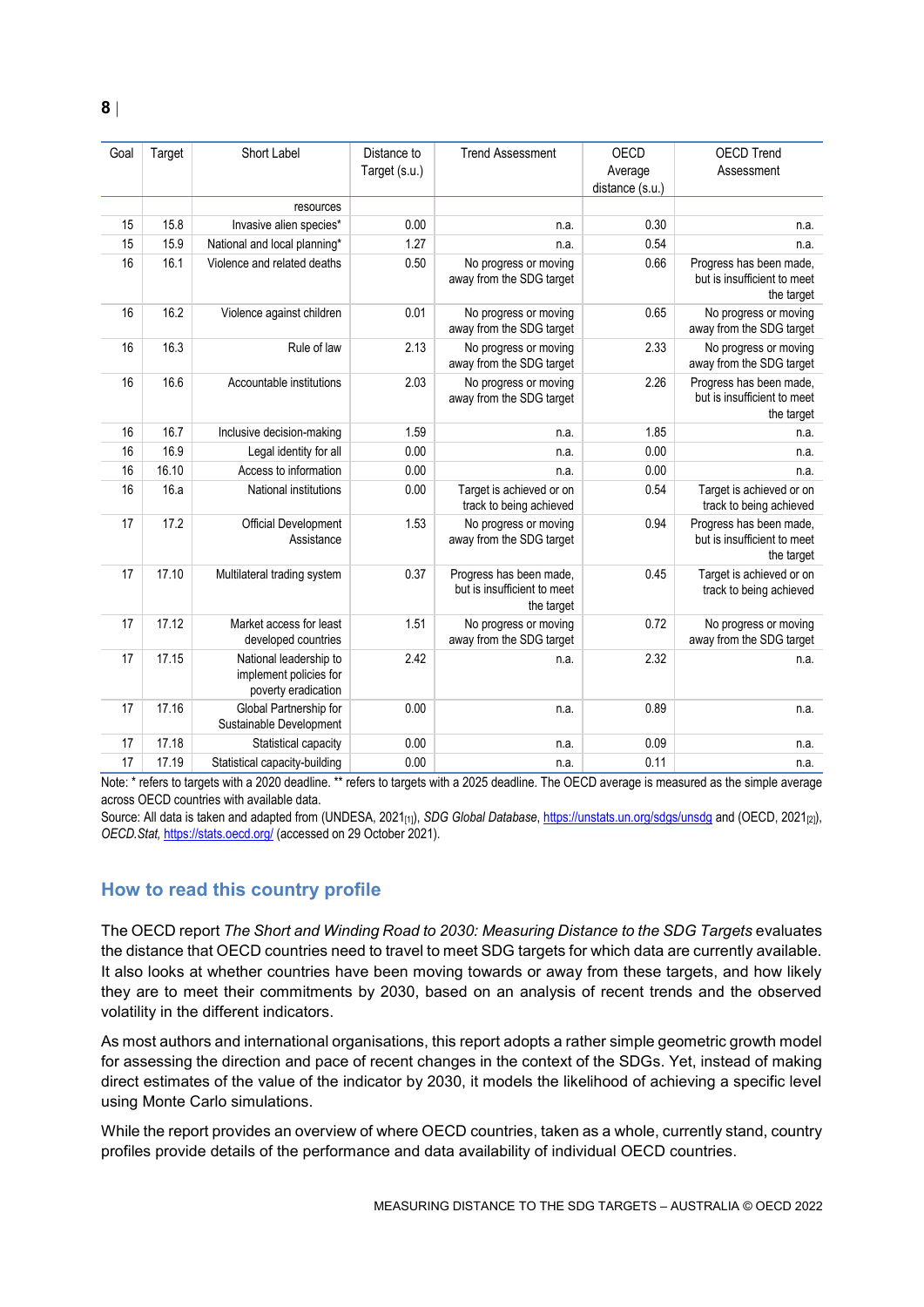#### *How to read the OECD SDG Wheel?*

Progress on SDGs requires a granular understanding of countries' strengths and weaknesses based on the consideration of the 169 targets of the 2030 Agenda. [Figure](#page-0-0) 1 shows both **current achievements** (in the inner circle; the longer the bar, the smaller the distance remaining to be travelled) **as well as whether OECD countries are on track** (or are at least making progress) to meet their commitments by 2030 (in the outer circle).

The length of each bar shows current level of achievement on each target. As detailed in the Methodological Annex, countries' distance to target is measured as the "standardised difference" between a country's current position and the target end-value. For each indicator, the standardised measurement unit (s.u.) is the standard deviation observed among OECD countries in the reference year (i.e. the year closest to 2015). Therefore, the longer the bar, the shorter the distance still to be travelled to reach the target by 2030. The colours of the bars applied to the various targets refer to the goals they pertain to.

The outer ring shows how OECD countries are performing over time and how likely they are to meet the different targets by 2030 based on the observed trends of the various indicators. It uses stoplight colours to classify the progress towards the target:

- green is used to indicate those countries that (based on the change in the different indicators over a recent period) should meet the target in 2030 just by maintaining their current pace of progress (i.e. more than 75% of (randomised) projections meet the target);
- yellow for those countries whose current pace of progress is insufficient to meet the target by 2030 (i.e. less than 75% of randomised projections meet the target, while the correlation coefficient between the indicator and the year is high and statistically significant, implying that a significant trend could be detected); and
- red for those countries whose recent changes have been stagnating or moving them further away from the target (i.e. less than 75% of randomised projections meet the target and the correlation coefficient between the indicator and the year is low or statistically insignificant, implying that no statistical trend could be identified).

#### *How to read the Strength and Challenges sections?*

With the aim of helping its member countries in navigating the 2030 Agenda and in setting their own priorities for action, this report relies on a unique methodology for measuring the distance that OECD countries have to travel to achieve SDG targets. The identification of the main strengths and challenges proposed in this report relies on current performances only:

- A target is considered to be a strength when the distance to the target end-value is lower than 0.5 s.u. (i.e. the distance is deemed to be small) or when the country is closer to the target than the OECD average. For instance, while Korea's distance to Target 2.2 on malnutrition is 1.4 s.u. (i.e. classified as medium distance), the average OECD distance is 2.5 s.u. Therefore, Target 2.2 is categorised as being a strength for Korea.
- A target is considered to be a challenge when the distance to target is greater than 1.5 s.u. (i.e. distance is deemed to be long) or when the country is further away from the target than the OECD average. For instance, Estonia's distance to Target 4.2 on pre-primary education is 1.1 s.u. (i.e. medium distance), which is higher than the 0.24 s.u. distance for the OECD average. Target 4.2 is therefore classified as a weakness for Estonia.

While the lack of consistent time series often prevents an exhaustive assessment of trends, they are discussed when available and relevant in nuancing the assessment of current performance.